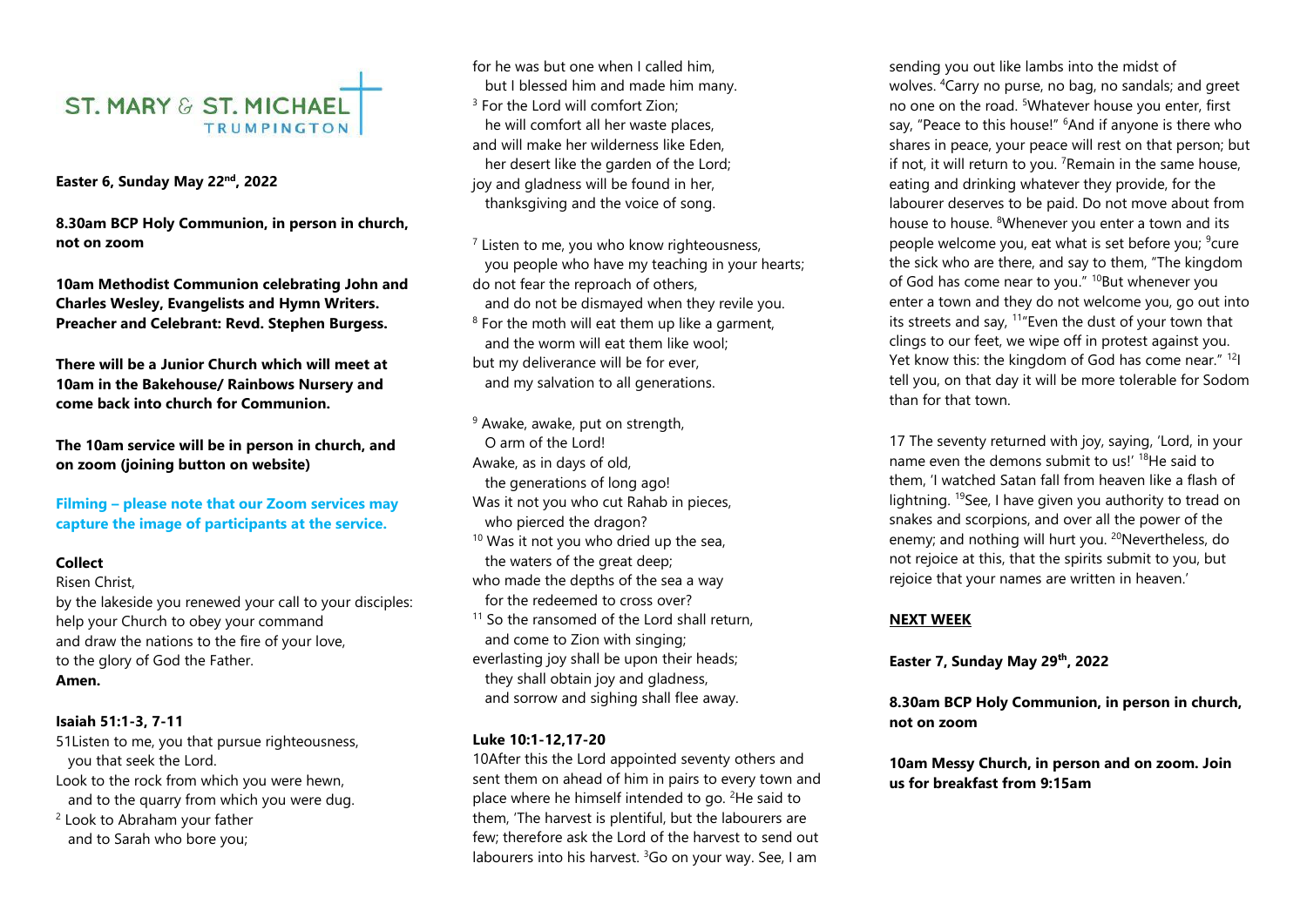## **CONTACTS**

**Vicar – Revd. Mandy Maxwell**  01223 845047 [stmarystmichael55@gmail.com](mailto:stmarystmichael55@gmail.com)

**Curate – Revd. Stephen Dove**  01223 269313 curate@trumpington.church

**Churchwarden – Edmund Brookes** 01223 840374 churchwarden@trumpington.church

**Organist – Geoff Symon** organist@trumpington.church

**Choir Leader – Alan Howard**  choir@ trumpington.church

**Church Office - 01223 846096** [office@trumpington.church](mailto:office@trumpington.church)

**PARISH SAFEGUARDING OFFICER**  Sheila Betts 07889 706625, safeguarding@trumpington.church

## **Do visit our website [www.trumpington.church](http://www.trumpington.church/) for links to Sunday services and resources.**

## **PRAYERS**

**Prayer for unity** Lord God, the source of truth and love, keep us faithful to the apostles' teaching and fellowship, united in prayer and the breaking of bread, and one in joy and simplicity of heart, in Jesus Christ our Lord. **Amen.** *(Common Worship)*

## **We might also like to pray for-**

- Ukraine and Afghanistan; for an end to the conflict in these places and for peace with justice.
- For our curate, Stephen, who is preparing to leave for North Stowe
- For the work of Romsey Mill Youth Groups in the Trumpington Pavilion
- For the people we know who are receiving treatment in hospital or convalescing at home
- For the Queen as she prepares to celebrate her Jubilee.

# **CHURCH NOTICES**

## **Ukrainian refugee response**

Some churches are engaging with the Sanctuary Foundation, set up by Krish Kandiah to support the official response to Ukrainian refugees. This is linked to the Refugee Resettlement programme, with a track record of welcoming other refugee communities. The Parish Church of St Barnabas, Mill Road, Cambridge, are offering support & co-ordination to potential host families. Do visit the website of the Sanctuary Foundation if you want to know more, where you will find an introductory video to hosting refugees: [https://www.sanctuaryfoundation.org.uk](https://www.sanctuaryfoundation.org.uk/)

## **Ascension Day, Thursday May 26th**

**7.30pm Holy Communion** *to celebrate Ascension Day, in church, in person, not on zoom*

**Messy Church – Thy Kingdom Come 29th May 09.15- 11.15 Shared Breakfast 09.15-09.45 Church with activities 10.00-11.15**

We are gathering together to explore the church we'd like and to look deeper at life in Trumpington today. There will be a range of activities after the shared breakfast, suitable for all ages and abilities. Come and join in!

*For our May Messy Church we are in need of the following donations:* Old Magazines Unwanted Lego and Duplo

Origami paper

If you have any of these at home and would like to

donate them, please contact Fiona

on [MessyChurch@trumpington.church](mailto:MessyChurch@trumpington.church)

## **Thy Kingdom Come**

On the same theme, participating in Archbishop Welby's initiative, Mandy will be having a time of **prayer in church on 30th and 31st May, 2nd and 3rd June at 7.30pm.** We will be praying for peace, for the church and the parish, and for people who have requested our prayers. All welcome.

# **M&Ms**

## **(Youth Group for young persons aged 9+)**

Meets each month in either Trumpington or Newnham. For further info please email Natalie at: [childrenandfamilies@stmarksnewnham.org](mailto:childrenandfamilies@stmarksnewnham.org) **Next meeting TODAY 15.00- 16.30**

#### **The Jubilee and Cakes**

**After the 10am service on June 5th, when we say goodbye to Stephen,** the congregation are invited to go to Trumpington Pavilion for a Jubilee picnic. The event opens at 12 noon and will finish at 4pm. Come and go as you please! The church has been asked if they can contribute to refreshments - any cakes or bakes gratefully accepted. Please let Mandy know if you are willing to create bakes for this event.

## **Home Groups**

There are 4 home groups now meeting at different times and places! If you would like to join a home group, please speak to Mandy.

## **Trinity College Visit**

Members of the Trumpington congregation are invited to Trinity College on Sunday  $12<sup>th</sup>$  June. Tea – sandwiches, scones and cakes – will be served at 4.00 pm in the Old Kitchen, followed by a short tour of the College ending in the Chapel in time for Choral Evensong. The preacher on that Sunday will be the Dean of Chapel. There will also be drinks after the service in the Ante-Chapel, finishing around 7.50 pm, and a further opportunity to hear the choir at the Singing on the River concert which starts at 8.45 pm. If you are interested in going, please let Mandy know.